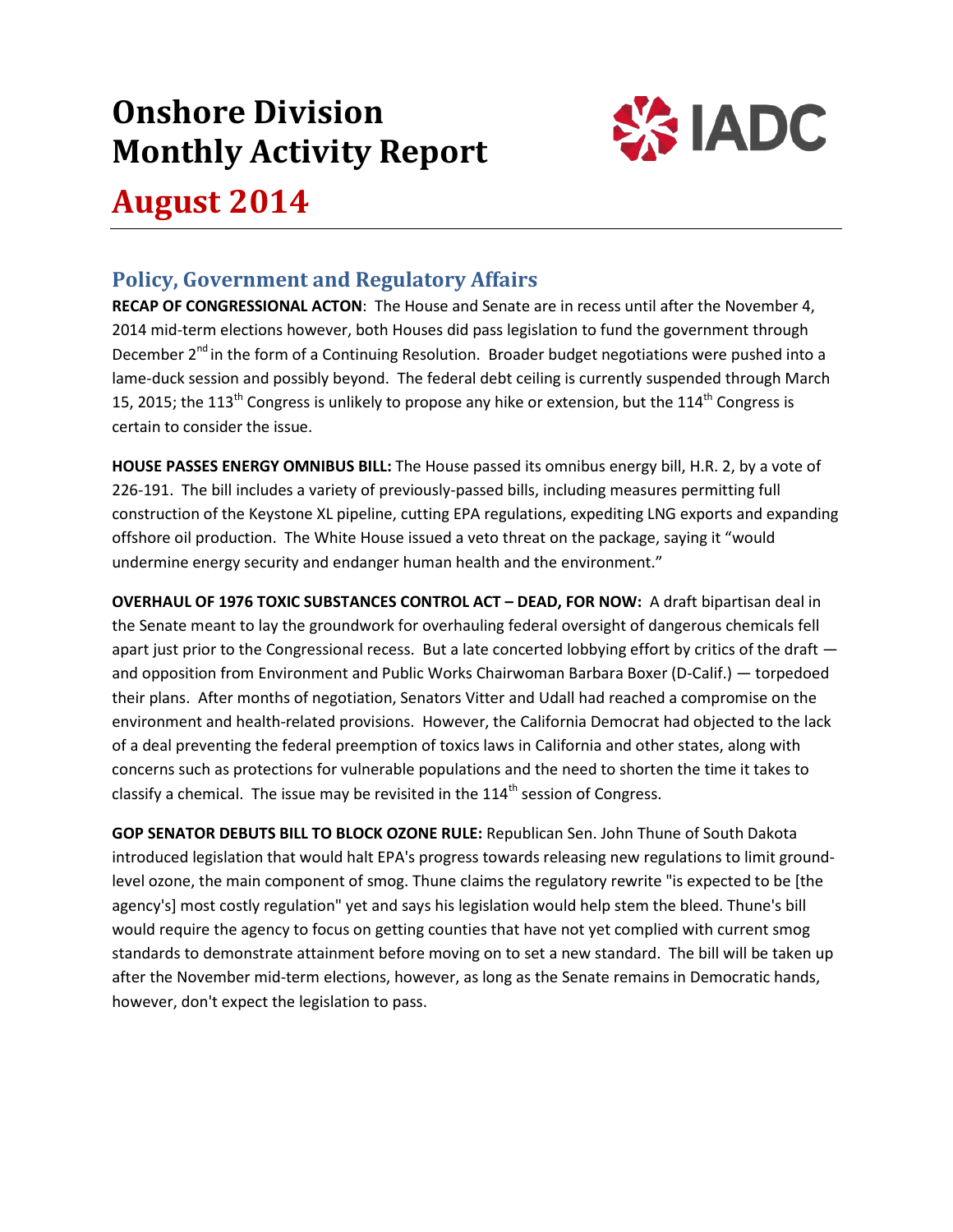**SENATE FINANCE COMMITTEE CONSIDERS ENERGY TAX POLICY:** Expired and expiring tax provisions may not see action before the midterms, but after the election, Congress could consider a larger taxation bill including energy tax provisions and tax reforms specific to investment and energy development. Testimony highlighted how policies have affected renewables and traditional sources of energy.

**HIGHWAY TRUST FUND:** In late July, Congress passed a bill that funds the Highway Trust Fund until May 2015, pushing for negotiations for a longer-term solution to the  $114<sup>th</sup>$  Congress.

**SENATE PASSES BLM PROCESSING IMPROVEMENT BILL: t**he Senate passed the BLM Permit Processing Improvement Act of 2014 (S. 2440), a bill that would make permanent a program designed to provide resources to the Bureau of Land Management (BLM) to reduce the backlog of permit applications and improve the efficiency of its oil and natural gas permitting process without reducing environmental protections. The bill now moves to the House, however it will not be taken up until after the mid-terms.

**IADC assisting Western Energy Alliance in filing a Data Quality Act Challenge against the U.S. Department of the Interior on the Greater Sage-Grouse.** IADC PGRA and the Western Energy Alliance (WEA) met on August 5, 2014 in Washington, D.C. to discuss IADC joining the WEA in filing a Data Quality Act challenge against the U.S. Department of the Interior ("DOI") on greater sage-grouse ("GRSG"). The potential listing of the greater sage grouse is of critical importance to our members. Given the sizable range (11 states encompassing approximately 165 million acres) of the sage grouse's habitat, a listing would be devastating. Timing is critical. A listing decision under the Endangered Species Act ("ESA") is expected by September 30, 2015. In the meantime, the Bureau of Land Management ("BLM") and U.S. Forest Service are implementing draconian "one size fits all" new regulatory measures that will lock up millions of acres of public lands in the West and significantly impact the ability of drilling contractors to conduct their work.

*IADC Action:* This opportunity allows IADC to assist the industry by securing positive outcomes through advocacy with government policy makers, representation with regulators and leadership of the drilling space. The support of IADC and the membership is critical so the coalition can proceed with both of these important tasks. Therefore, IADC is in need of a drilling contractor expertise in the Colorado area to assist in this matter.

# **API Standards Development / Monitoring**

**API Standards Plan**: Every year API develops a list of Specifications, Recommended Practices and Standards "expected" to be published during that calendar year. For a complete list of API documents "expected" to be released in 2014, visit the API website: [http://www.api.org/publications-standards](http://www.api.org/publications-standards-and-statistics/annual-standards-plan)[and-statistics/annual-standards-plan](http://www.api.org/publications-standards-and-statistics/annual-standards-plan)

On a regular basis, IADC staff monitors, reviews and provides feedback on API documents on behalf of the IADC members. Below is a list of current document revisions that IADC is involved in: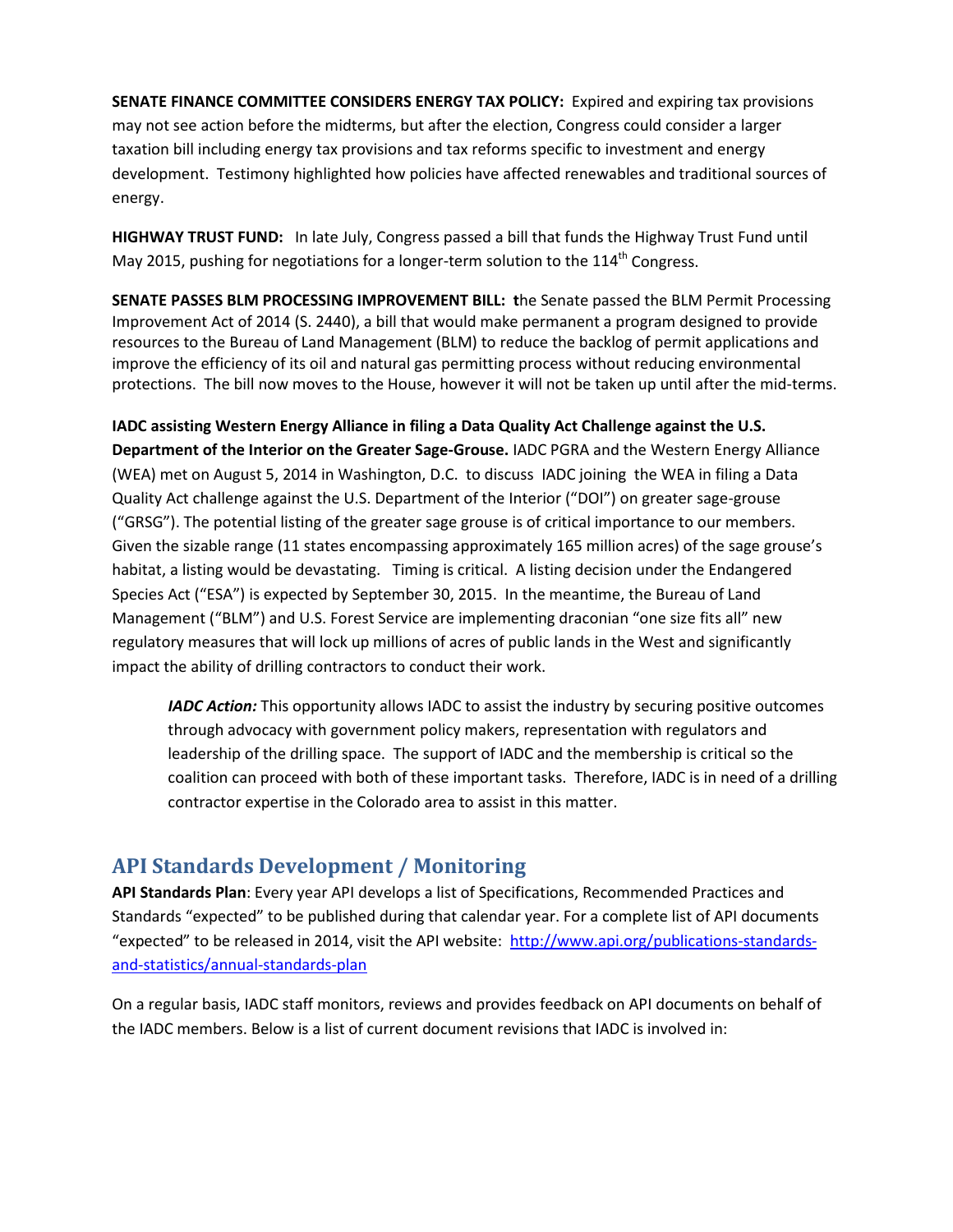$\triangleright$  Standard 53, Blowout Prevention Equipment Systems for Drilling Wells.

*Note:* API Standard 53 was revised and modified greatly as a response to the Macondo incident in the Gulf of Mexico. The main issue onshore members have with API Standard 53 is that the Texas Railroad Commission's Rule 13 made blanket use of Standard 53 and its requirement of blowout preventer equipment to be certified according to the standard.

*IADC Action:* IADC attended an initial API Standard 53 TG meeting to review suggestions that had been submitted for revision of the standard. Representatives from the Texas Railroad Commission (TRRC) were in attendance. However, only one drilling contractor was present. Additionally, the IADC letter addressed to the TRRC regarding the API standard was reviewed and API will post IADC's letter on API's SharePoint site for the 53 TG.

*IADC Update:* IADC sent out a meeting update out to onshore members who have expressed interest in Standard 53 encouraging their participation.

Spec 16A Specification for Drill-Through Equipment

 $\triangleright$  Spec 16 AR Repair and Remanufacture of Blowout Prevention Equipment

*IADC Update*: Both Spec 16 A and 16 AR's next meeting is TBD.

### **Member Visits**

*Tyler, Texas:* Sam Hardin, Marketing Manager – ScanDrill.

*Arkansas:* Chuck Lovelace, Operations Manager and John Crain, Stadd Analyst – Southwestern Energy Drilling Company.

*New Mexico:* Dave Walters & Almie Lambson, Co-Owners – L&W Drilling, Inc; John Baugh, Contracts Manager – Bearcat Drilling; Tory Larsen, HSE Manager – Aztec Well Family

# **Chapter Meetings**

Each of IADC's 15 active chapters is represented by a regional representative, who helps coordinate IADC activities with the chapters in that area. Chapters comprise local drilling contractors, producers and service companies. The chapters sponsor social events and provide informal regional forums for members to consider problems and issues in the industry. For additional information regarding chapters, visit the IADC website at [http://www.iadc.org/chapters/.](http://www.iadc.org/chapters/)

#### *IADC Permian Basin Chapter (Midland, TX):*

The next Permian Basin Chapter meeting is scheduled for December 2014 at the Midland Petroleum Club.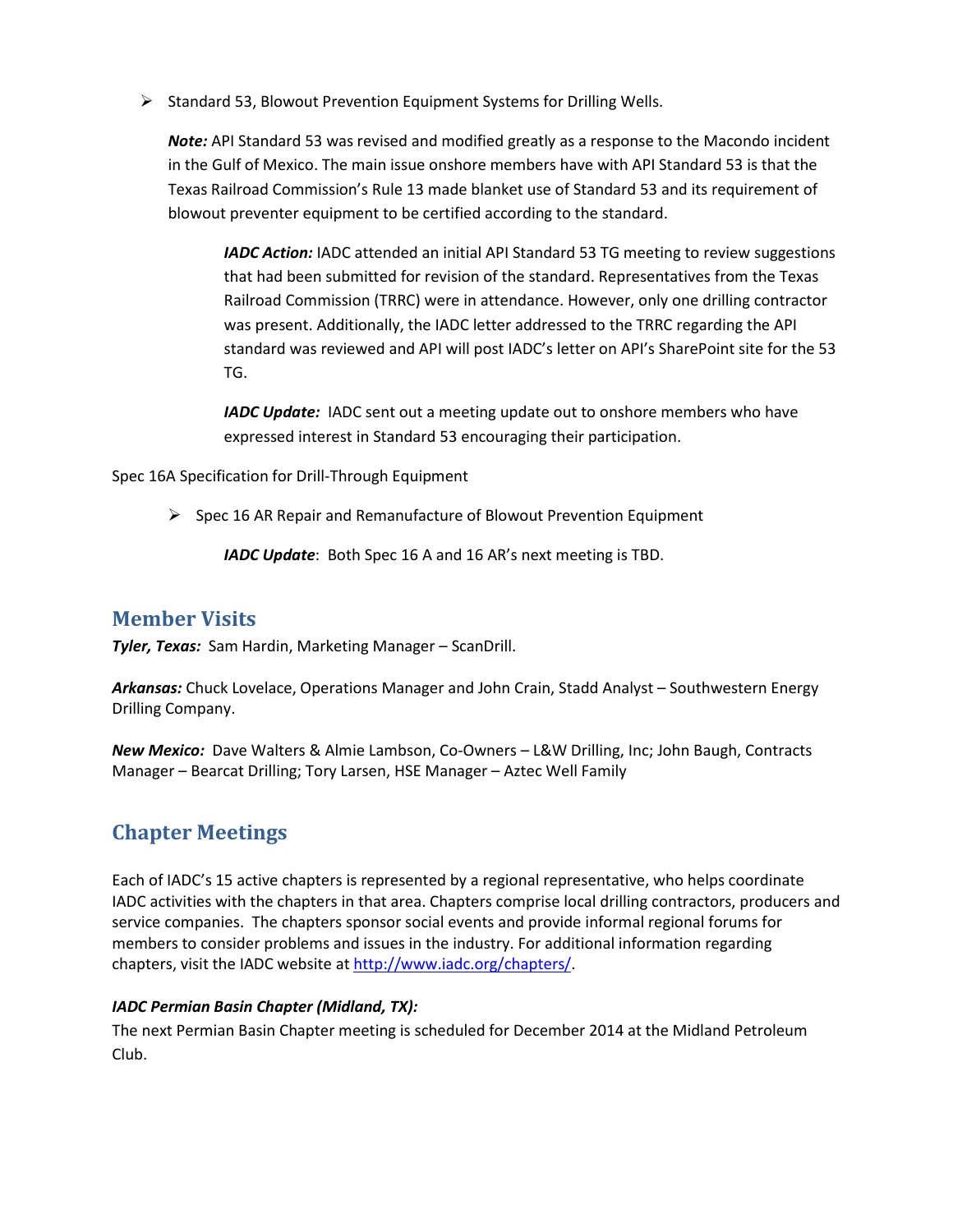#### *Ark-La-Tex Chapter:*

Meeting with Sam Hardin of ScanDrill to discuss the future of the chapter and what they would like to see the chapter focus on. Sam indicated that they would like to increase the number of meetings to, at least, quarterly. He also expressed concern with getting as many members and industry representatives to the meetings as possible. It was advised, that IADC can help him spread the word about the chapter meetings by making phone calls and reminding members as we make our visits. The IADC staff liaison for this chapter also offered assistance.

## **OSHA / Regulatory**

**29 CFR Parts 1904.9 and 1952 [Docket No. OSHA–2013–0023] RIN 1218–AC49 Improve Tracking of Workplace Injuries and Illnesses:** On September 11, 2014, the US Department of Labor Occupational Safety and Health Administration (OSHA) announced a new rule that will go into effect [on January 1,](x-apple-data-detectors://3/)  [2015.](x-apple-data-detectors://3/) Whereas in the past, OSHA only required employers to report deaths and incidents that caused the in-patient hospitalization of three 3 or more employees, within eight 8 hours, the new rule will require employers to report *all* work-related hospitalizations, amputations, and/or loss of an eye within twentyfour 24 hours of the event causing the hospitalization, amputation or loss of eye *regardless* of the number of employees involved and/or whether a fatality occurs. The new rule will also change the industries that are partially exempted from reporting workplace injury and illness data from those that have a DART (Days Away, Restriction, or Transfer rate) of 2.325 to those with a DART rate of 1.5.

*IADC Action:* The IADC staff will distribute this information to members via email, posting on the IADC website and member visits.

## **Industry Meetings**

*Farmington, NM*: 4 corners STEPS Network. Approximately 40 attendees, 4 drilling contractors.

*Lompoc, CA:* Far Western STEPS Network. Approximately 20 attendees, no drilling contractors present.

*Hallsville, TX:* Ark-La-Tex STEPS Network. Approximately 30 attendees; 0 drilling contractors and 3 operators.

*Heber Springs, AR:* AR STEPS Network. Approximately 50 attendees; 3 drilling contractors and 6 operators.

### **Presentations**

*Hallsville, TX:* Ark-La-Tex STEPS Network – IADC history, membership served, 2013 ISP results, Safety Alert Program, current initiatives (KSA & WADI), and other IADC benefits (Publications, Conferences, Committees, etc.). There was also a question/answer period after.